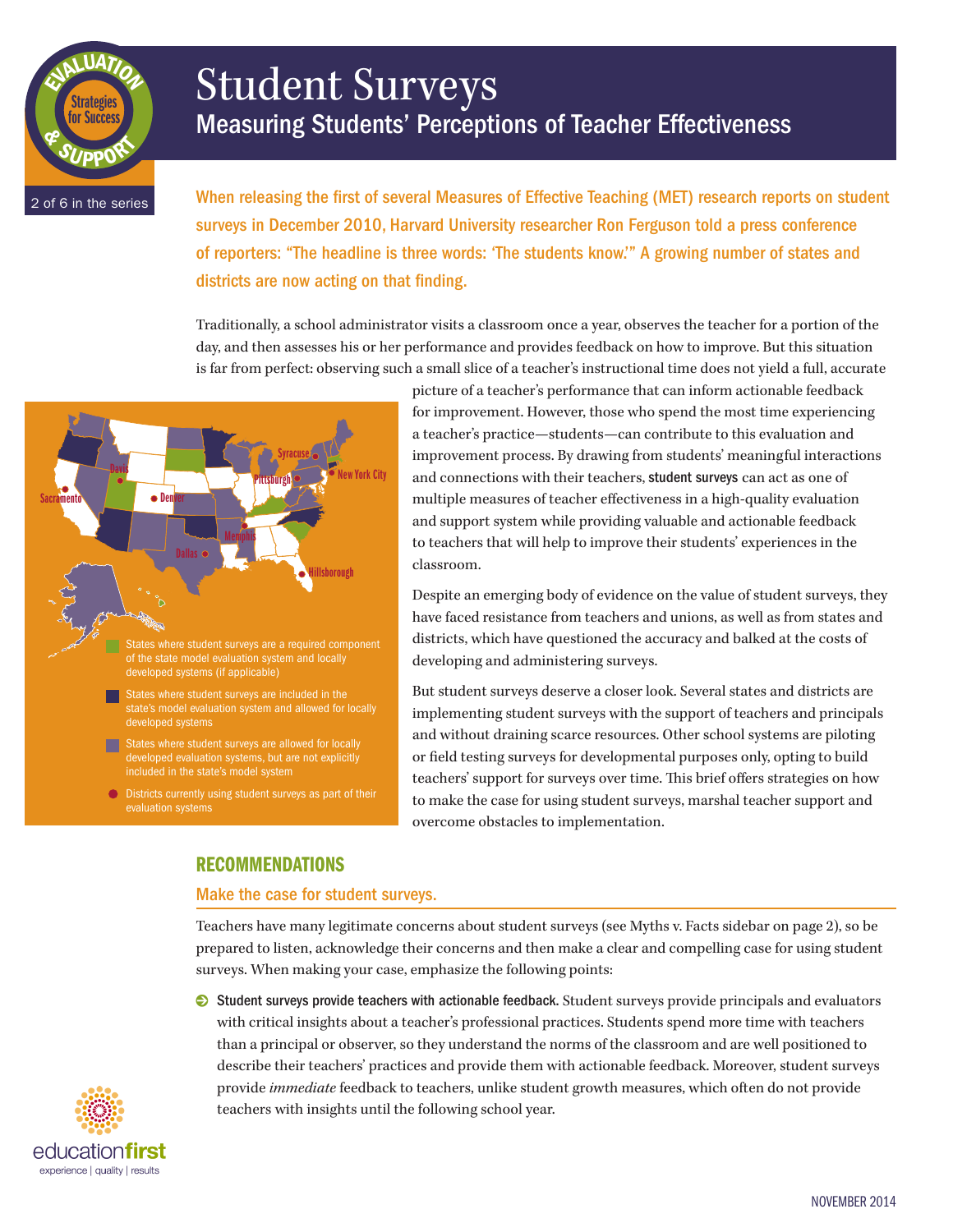## COMBINING MEASURES PREDICTS STUDENT GROWTH



*Source: The Bill & Melinda Gates Foundation. (2012).* Gathering Feedback for Effective Teaching. *Available at <bit.ly/1oG2zAK>.*

- 0 Student surveys help district and school leaders design professional development. Effective student surveys provide school and district leaders with additional data to inform professional development and improve instruction.1 School and district leaders can use student feedback to plan and design systemic, schoolwide and targeted professional development for teachers. Watch this [video](https://www.teachingchannel.org/videos/improve-teaching-with-student-feedback) to see a principal and teacher in Pittsburgh Public Schools (PPS) discuss the teacher's student survey results.
- 0 Research shows that student surveys are reliable and valid measures of teacher effectiveness. Students recognize effective teaching when they experience it. Researchers have found that student survey results are predictive of student achievement gains. In other words, students who learn the most during a school year also tend to rate their teachers highly on surveys.2 In response to this research, 19 districts in Tennessee are implementing student surveys to evaluate teachers in the 2013–14 school year.3
- 0 Student surveys improve the accuracy of evaluation systems. Many skeptics question whether student surveys are an accurate evaluation tool, since students lack formal instructional training. However, researchers have found that evaluation systems that combine data from observations, student growth and student surveys provide the most complete and accurate picture of teacher performance.4 Of these, student surveys tend to be the most reliable measure, in part because they average the views of many students who are with the teacher every day of the school year.<sup>5</sup> Furthermore, student surveys predict student growth over time, an effect that is amplified when survey data is combined with observation and value-added data, as shown in the chart above.

## MYTHS VS. FACTS

**MYTH:** Teachers will receive negative feedback from students who don't like them for reasons that have nothing to do with their effectiveness.

**FACT:** States and districts using student surveys are not finding evidence of unfairly negative feedback. Robust screening of student responses helps ensure fairness.

**MYTH:** Students don't have the expertise or knowledge to assess teacher effectiveness.

FACT: Thoughtful student surveys do not ask students to make judgments about the effectiveness of their teachers. Instead, these surveys ask students to respond to questions about the quality of the instructional environment and whether it supports their learning. On this topic, students are the experts and their thoughts should guide teachers' improvement efforts. MYTH: Students won't be honest when completing surveys if their teacher is in the room.

FACT: In most states and districts, teachers do not administer surveys to their own students.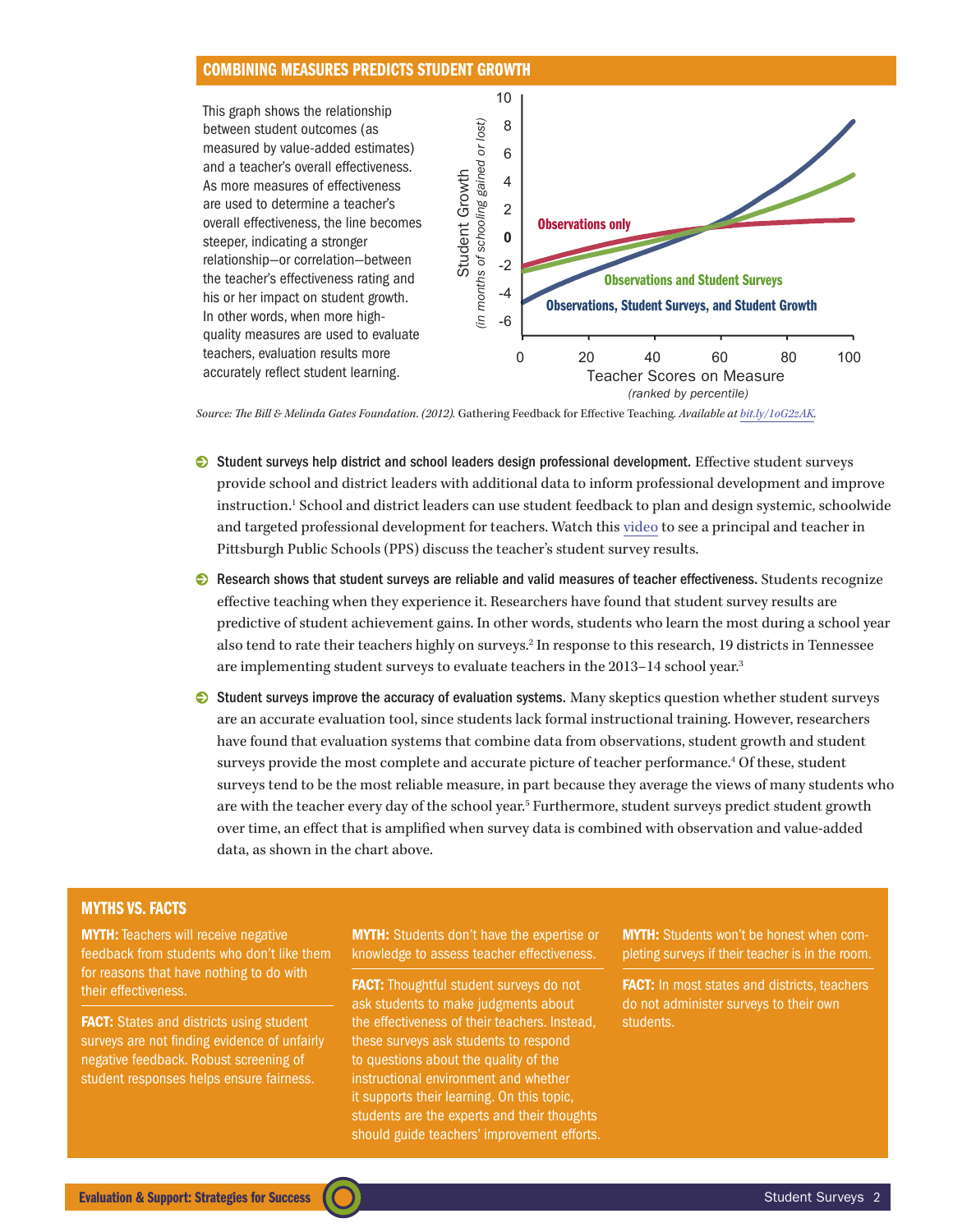## Build teacher support.

In many states and districts, teachers question the reliability of student surveys and whether student feedback should impact teachers' evaluations. To build teacher support for student surveys, leading states and districts are adopting these strategies:

 $\odot$  Engage teachers and unions in the design and implementation of student surveys. The Colorado Legacy Foundation collected input from more than 1,400 teachers when developing the *Colorado Student Perception Survey.* As a result, teachers in districts that adopted the survey were already familiar with its content and purpose. Baltimore City Schools is currently field-testing a student survey that aligns closely with their instructional framework, an observation tool that was developed with input from many educators throughout the district.<sup>6</sup>



*Source: Colorado Legacy Foundation. (2013, Spring), Colorado Student Perception Survey, grades 6–12.*

## Avoid unintended consequences.

- $\bullet$  Share survey feedback with teachers. Develop a report, like the one displayed on the left, that summarizes a teacher's survey results and his or her strengths and areas for improvement. Some teachers' resistance to surveys melts away once they get feedback and see how the results can help them grow professionally.
- $\bullet$  Field test surveys as a tool for support and development before using them to evaluate teachers. States and districts such as Colorado and Houston Independent School District introduced student surveys during a no-stakes field test or pilot. This strategy gave teachers time to become familiar with the survey and prepare their students. In Colorado, surveys were rolled out over a period of three years, beginning with a no-stakes pilot in 16 partner districts. Teachers were allowed to opt in to the pilot, and survey feedback was shared only with them—not school administrators. The pilot helped to build teachers' trust in the survey instrument as a tool for their development, rather than as a high-stakes addition to their evaluation.<sup>7</sup>
- 0 Establish "safeguards" to ensure survey data is accurate, and share these screening protocols with teachers. For example, if a student simply fills in the same answer for all questions, then that survey should be removed, which ensures that teachers receive accurate and reliable feedback.

Student surveys have the potential to improve instructional practices by providing teachers with feedback on the areas where they need to improve. But student surveys may alter teacher behavior in other, unintended ways. For example, teachers may be more lenient with students if they anticipate it will improve the results of their students' surveys. To guard against these unintended consequences:

- $\odot$  Don't rely too heavily on student surveys—or any single measure of teacher performance. Instead, use multiple reliable measures. In Denver Public Schools, for example, student surveys only count for 10 percent of a teacher's total evaluation rating.9
- 0 Monitor and analyze student survey data. In particular, look for evidence that survey data are positively correlated with gains in student achievement. Use these data to improve the survey instrument by eliminating survey items that are not correlated with student achievement or the observation tool.